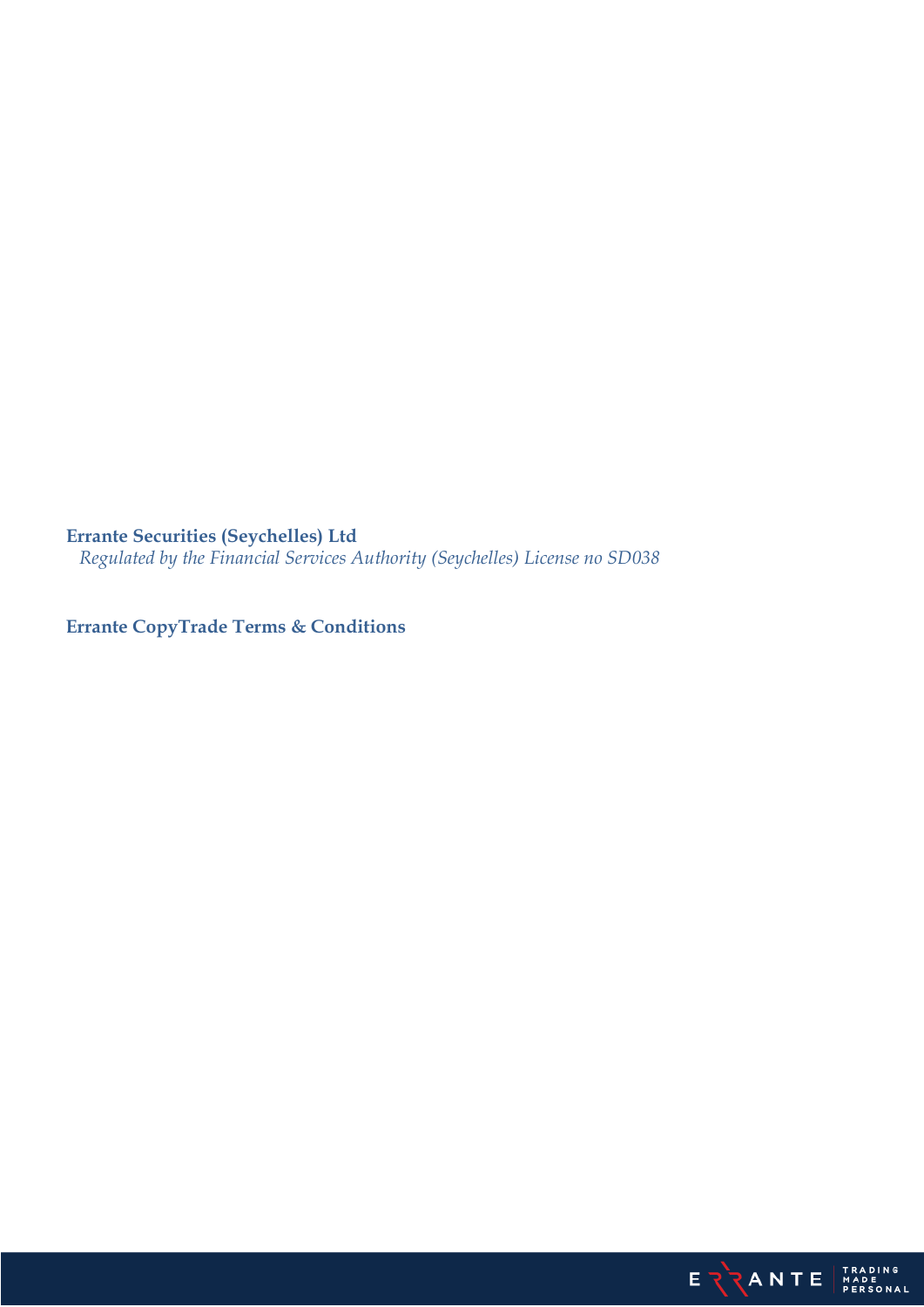# **ERRANTE COPYTRADE TERMS AND CONDITIONS**

#### **SCOPE OF AGREEMENT**

#### **1. INTRODUCTION**

**Errante Securities (Seychelles) Limited (the "Company" or "Errante")** is a Seychelles Securities Dealer Licensee, authorized and regulated by the Seychelles Financial Services Authority (FSA) under license number SD038 (hereinafter the "**Company**"). Our registered office is situated at Suite 205, 2nd Floor, Waterside Property, Eden Island, Mahe, Seychelles.

We will provide Copy-trading/Social Trading (hereinafter - '**Services**' or "**CopyTrade**") to our Clients, which is a service that allows traders (hereinafter—'**Subscribers'** or **'Followers'**) to copy trades from other traders (hereinafter—'**Providers**'), and can be activated by selecting a Provider to start copying.

This Agreement is made between yourself, as our Client (hereinafter referred to as "you" or "your" or in general terms, the "client") and the Company (Operating under the trading name "Errante" henceforth "us", "our", "we" or "Errante") and any third parties may hereinafter be referred to individually, as "Party" and, collectively, as the "Parties".

**1.1.** For client protection and satisfaction, you should take time to carefully read this Agreement as well as any other policies, additional documents and information available to you through our website prior to opening a trading account with us.

**1.2.** IF YOU HAVE OBJECTIONS TO ANY OF THESE COPYTRADE TERMS AND CONDITIONS, OR ANY PART THEREOF, AND/OR IF YOU DO NOT AGREE TO BE BOUND BY THESE TERMS AND CONDITIONS, OR ANY PART THEREOF, DO NOT ACCESS AND/OR USE OUR COPYTRADE SERVICE IN ANY WAY AND INFORM US IN WRITING IMMEDIATELY.

**1.3.** By accepting this Agreement, you confirm and acknowledge that we reserve the right to amend, alter, modify, delete or add to any of the provisions of these General terms and conditions at any time, in accordance with the Terms hereof. When these CopyTrade terms and conditions are modified (hereinafter referred to as "Changes") we will post such changes on our website or trading platform and/or otherwise notify you of such changes. Each such notification shall be deemed as sufficient notice and it is your duty to consult and/or to check regularly this Agreement on our trading platform regarding any such Changes. Therefore, you should review these pages from time to time so as to ensure that you will be aware of any such changes. All amended terms shall be effective 5 (five) business days after their initial posting on our website, or as of the first time that you access and/or use our CopyTrade service after such amendments were made, whichever is sooner. Your continued use of our Services after the publication of any Changes shall be considered as your agreement to such modified terms and conditions and shall be governed by those

Suite 205, 2nd Floor, Waterside Property, Eden Island, Seychelles | [www.errante.com](http://www.errante.com/) Registration No. 8425493-1 | Authorized and Regulated by FSA under License No. SD038



Ei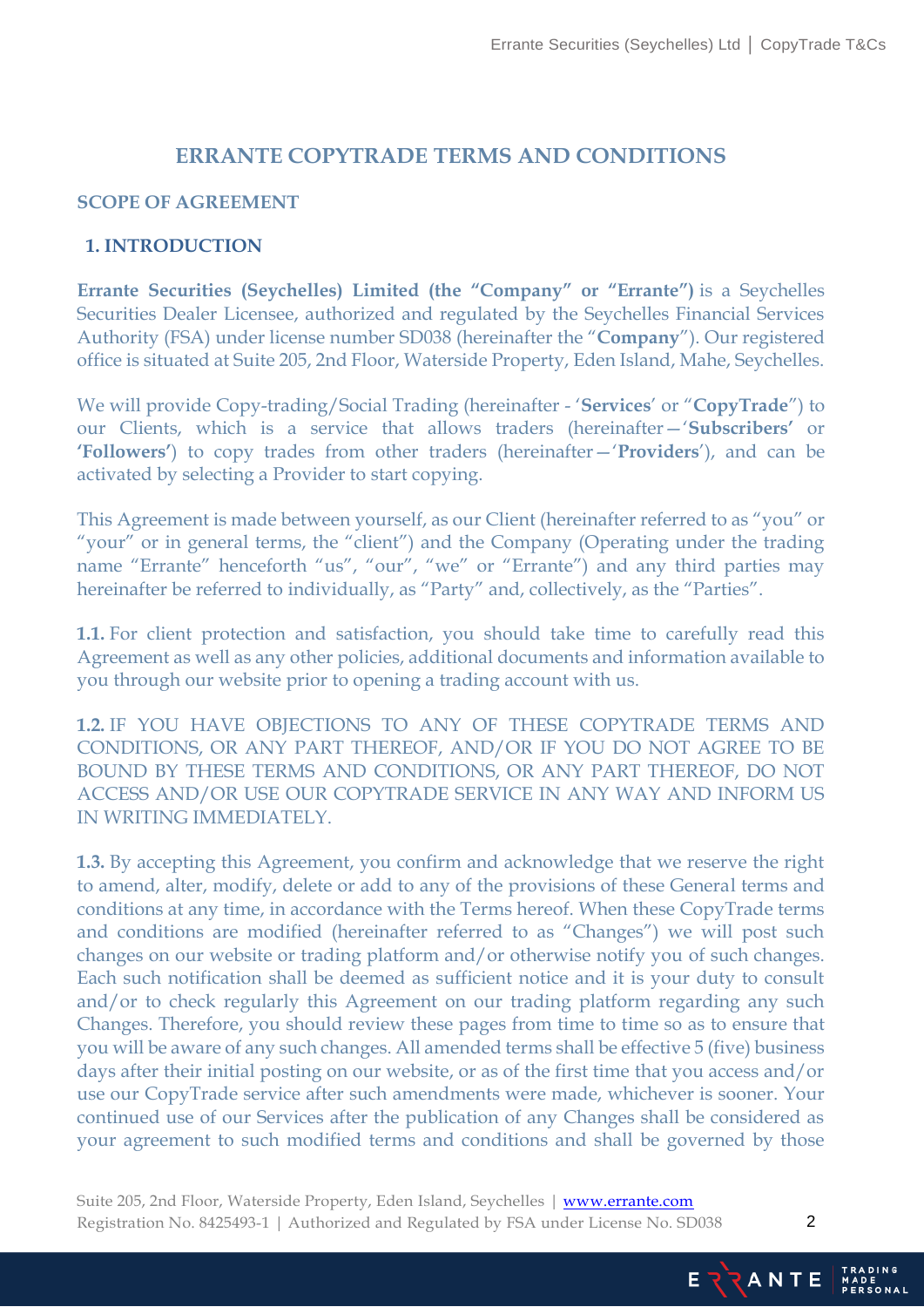terms and conditions, as modified. If you do not wish to be bound by those changes, you should cease to access and/or use our Services and inform us in writing, immediately.

# **2. ERRANTE COPYTRADE DISCLAIMER**

**2.1.** We provide our clients with CopyTrade features made available on our trading platforms and/or Client Portal.

**2.2.** Errante CopyTrade solution is designed to provide a copy-trading functionality.

- A Provider is a Client's Trading account functioning as a Master of trades whose trades are copied by other Clients' accounts (Follower accounts).
- Providers can set up their copying Strategies and Offers. Offers define the Performance Fee and other conditions for the Provider's Followers.
- A Follower is a Client's Trading account functioning as a target for trades which are copied from source accounts (Providers). A Follower account can follow multiple Providers, each of these target-source accounts is called *Subscription*.

**2.3.** In the event, you decide to use our CopyTrade services, we will provide you with investment management services. This means that transactions will automatically be opened in your Account on your behalf with respect to the amount copying such a portfolio once initiated by the copied account, portfolio, and/or strategy. The opening of such transactions shall not require any prior consultation, consent, or approval. We do not provide investment advice, nor provide any personalized investment recommendations and/or advise to you on the merits of any investments, either with respect to our CopyTrade services or any Service related to CopyTrade service.

### **3. SUITABILITY TO USE COPYTRADE SERVICES.**

**3.1.** When using our CopyTrade Services, you are agreeing to use the investment management service of Errante.

**3.2.** In making a decision to Copy/subscribe a specific Provider or Providers' strategy and/or portfolio, You have considered your entire financial situation including financial commitments and you understand that using CopyTrade features is highly speculative and that you could sustain significant losses, although not exceeding the amount used to copy a Strategy or Portfolio.

**3.3.** Please note that we are unable to provide any guarantee as to the future performance of any particular investment, account, portfolio, or strategy. However, detailed information about past and current performance for the portfolios that can be copied, are available in the Copy section of the trading platform.

Suite 205, 2nd Floor, Waterside Property, Eden Island, Seychelles | [www.errante.com](http://www.errante.com/) Registration No. 8425493-1 | Authorized and Regulated by FSA under License No. SD038

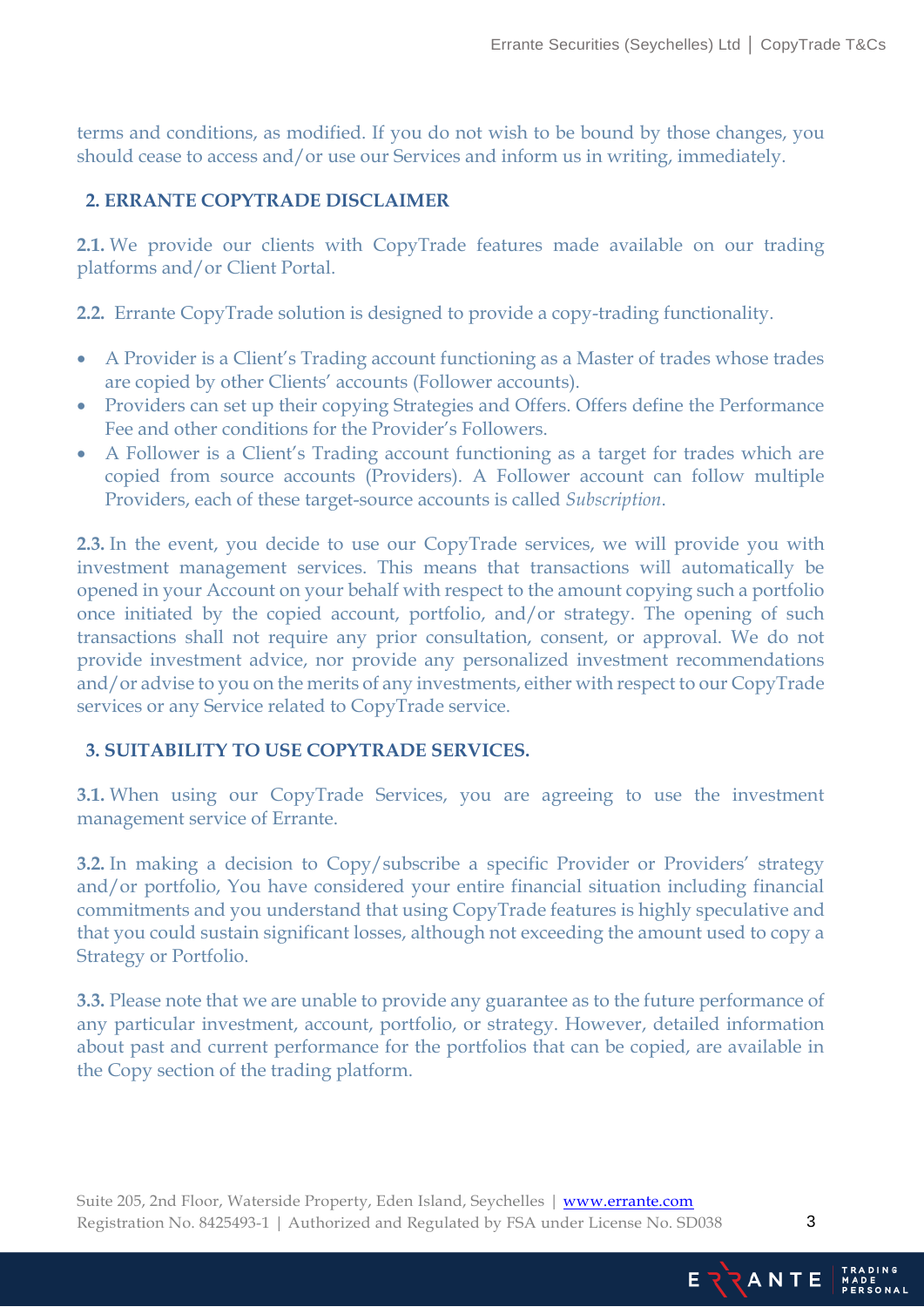### **4. CONSENT AND ACKNOWLEDGMENT BY CLIENTS TO ASSOCIATED RISKS**

**4.1.** Without derogating from the generality of the foregoing, You have reviewed, consent and acknowledge the Risks Associated with CopyTrade Services, as more fully described herein, including but not limited to, automated trading execution whereby the opening and closing of trades will happen in your account without your manual intervention.

**4.2.** You further authorize us to execute any and all transactions and/or positions undertaken by the Provider's portfolio and/or strategy you chose to CopyTrade, including without limitation, CopyTrade or stop CopyTrade another Provider's portfolio and/or strategy and setting limits to any position (including copy position). These actions are done automatically once initiated by you and do not require any prior consultation, consent, or approval of ongoing activity/copied trades. You hereby confirm that you acknowledge that at any time, upon your sole discretion, you can stop, pause, restrict, and/or limit any CopyTrade activity performed by you via our platforms. You remain, at all times, solely responsible for both monitoring and selecting and assessing: (i) the suitability of the copied accounts; and (ii) the overall performance of the copied trader, account, portfolio, and/or strategy.

**4.3.** We shall continue to be committed to exercising reasonable endeavors to monitor the performance of copied trader, account, portfolio and/or strategy, against parameters established by it, which may include, risk behavior, profitability, drawdown, and any other parameters deemed relevant by us and to stock and/or block any trader, account, portfolio and/or strategy from being copied. We reserve the right to pause, to copy or stop copying any trader, account, portfolio, and/or strategy, at our sole and absolute discretion.

**4.4.** Without derogating from the generality of Section 5 below, the provision of CopyTrade Services does not constitute investment advice on our part. You are using the CopyTrade features at your own risk and the company and its affiliates, employees, clients, and agents will not be liable for any losses that you may sustain as a result of your using such features. Neither we nor any Provider, Provider's portfolio, and/or strategy guarantees the future performance of your Account, any specific level of performance, the success of any investment strategy, or the success of our overall management of the Account. Investment strategies are subject to various market, currency, economic, political, and business risks. Investment decisions may not be profitable and may result in the loss of your entire invested amount. Past performance is not a guarantee or prediction of future performance.

### **5. COPYTRADE TERMS**

**5.1.** You should note that We and our affiliates may take the same or similar positions in specific investments for our other clients and our own accounts as we do for you, or We or our affiliates or other customers may open trades in an opposite direction to You. We have no obligation to purchase or sell, or to recommend for purchase or sale in your Account, any security which we or our Affiliates may purchase or sell for our other clients and our own accounts. You should further note that we may elect to remunerate the Providers.

Suite 205, 2nd Floor, Waterside Property, Eden Island, Seychelles | [www.errante.com](http://www.errante.com/) Registration No. 8425493-1 | Authorized and Regulated by FSA under License No. SD038